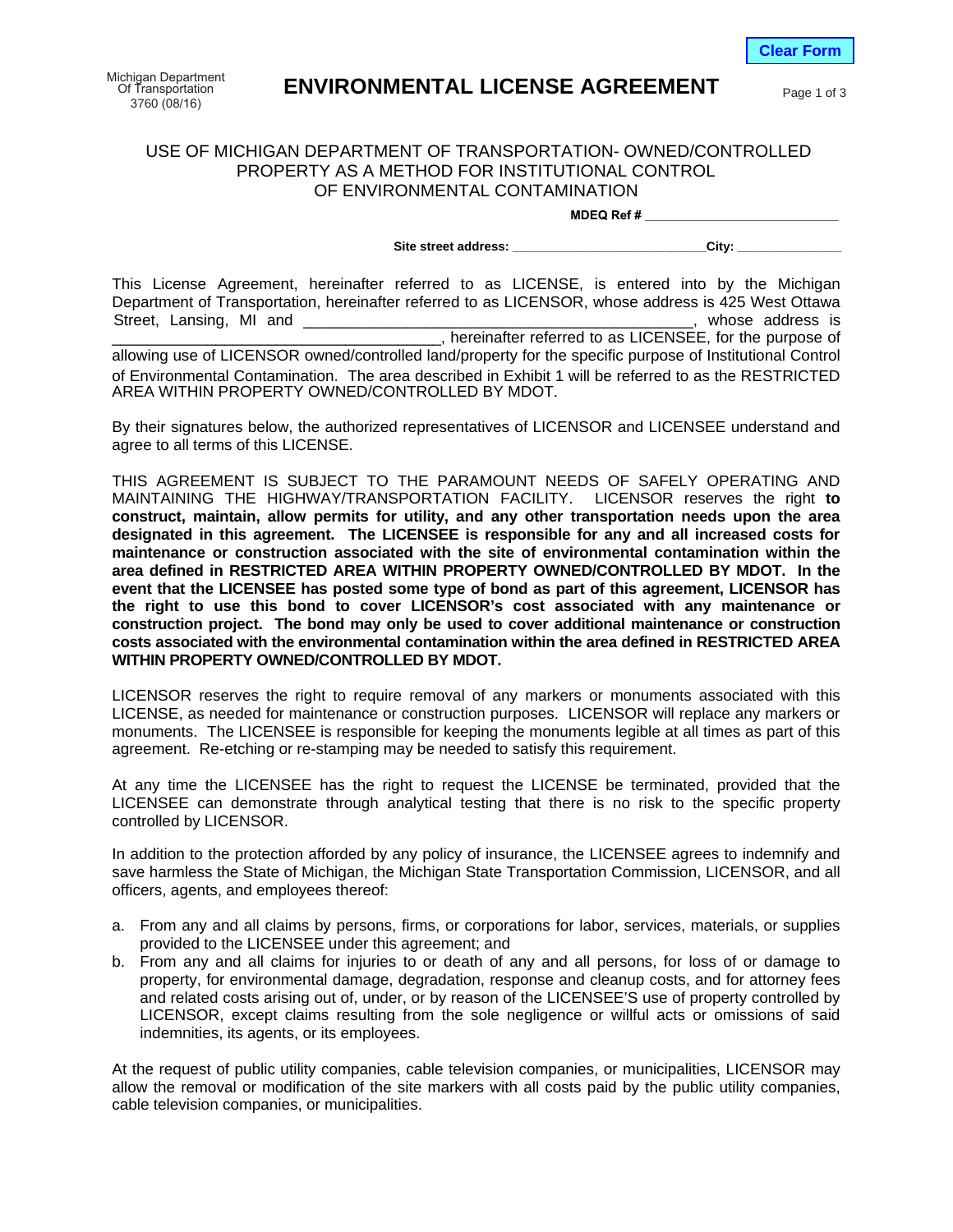The LICENSEE understands that the Michigan Department of Environmental Quality (MDEQ) may perform an audit of the Final Assessment Report or Closure Report for the corrective action that relies on the institutional control for the RESTRICTED AREA WITHIN PROPERTY OWNED/CONTROLLED BY MDOT described in this LICENSE pursuant to Part 213, Leaking Underground Storage Tanks or part 201, Environmental Remediation, of the Natural Resources and Environmental Protection Act, 1994 PA 451, as amended. In the event the results of the audit determine that the corrective action is not complete within the RESTRICTED AREA WITHIN PROPERTY OWNED/CONTROLLED BY MDOT or the institutional control is not adequate protection against unacceptable exposure to regulated substances, the LICENSOR and LICENSEE agree to terminate or amend this license agreement, and any associated documents thereto, as necessary to protect the public's health, safety, welfare and the environment.

The parties mutually agree that this agreement is subject to the provisions of Act 189 of 1953 as amended (users of Tax-Exempt Property).

LICENSEE must notify LICENSOR of any findings from an audit performed by the MDEQ within 30 days. Any costs associated with additional work performed by LICENSOR as a result of the audit findings will be paid by the LICENSEE, not to exceed the cost of a new permit application.

LICENSEE must notify MDEQ of any modification, deletion or termination to this agreement.

For operational ROW if the LICENSOR owned or controlled property covered by this agreement is abandoned, sold, transferred or changed in use LICENSOR must notify MDEQ.

Exempt from Michigan Real Estate Transfer Tax per MCL 207.505 (h)(i) and MCL 207.526, (h)(i).

## **SPECIAL LICENSE AGREEMENT CONDITIONS (Form 3760B)**

 $\Box$  No bonding is required

- $\Box$  Bonding required
- $\Box$  Licensing conditions (see attached)